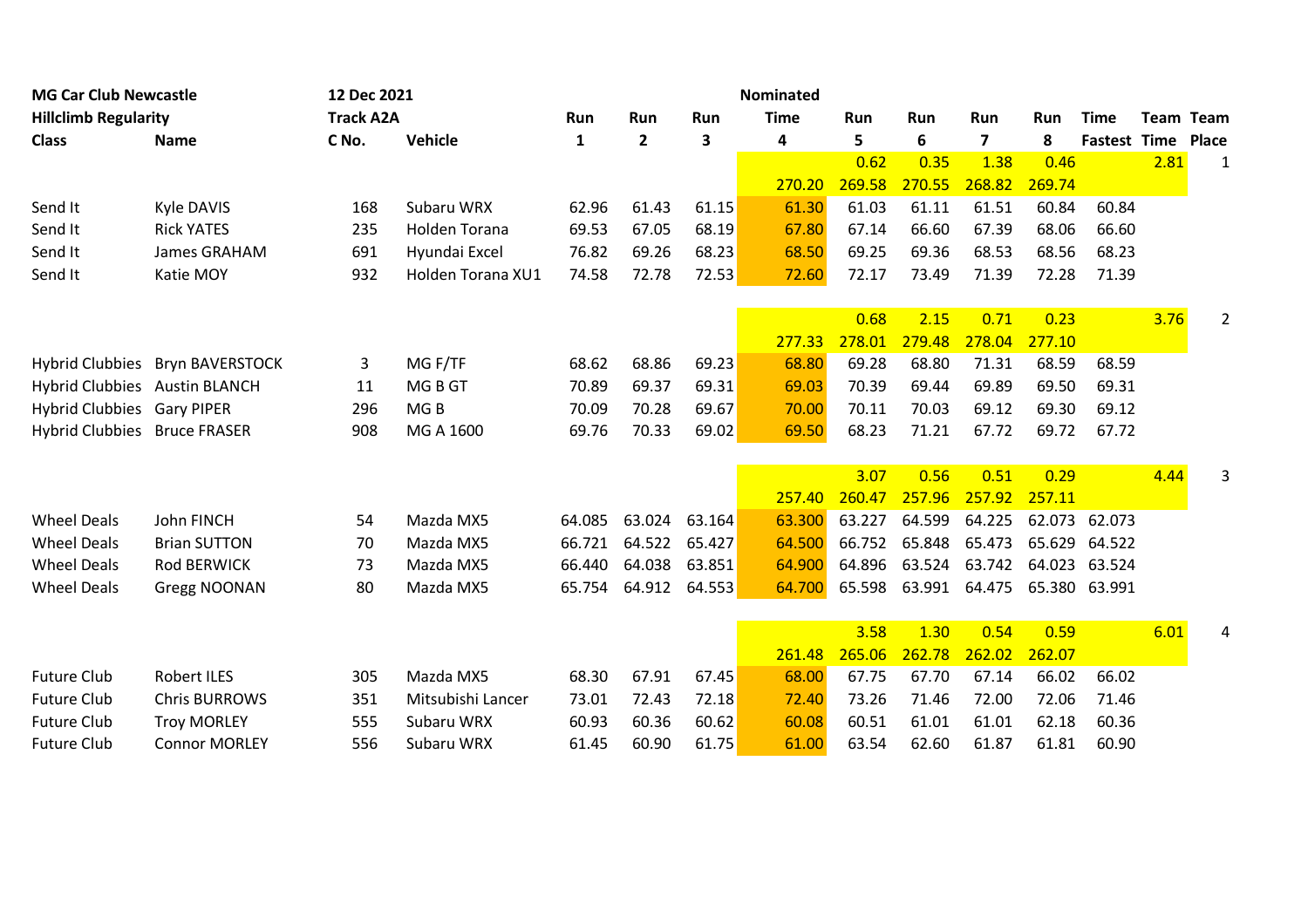|                 |                       |     |                    |       |       |       |        | 2.59   | 1.51   | 2.55   | 0.14   |              | 6.79  | 5 |
|-----------------|-----------------------|-----|--------------------|-------|-------|-------|--------|--------|--------|--------|--------|--------------|-------|---|
|                 |                       |     |                    |       |       |       | 253.00 | 255.59 | 254.51 | 255.55 | 253.14 |              |       |   |
| <b>Top Guns</b> | <b>Kevin AKERS</b>    | 29  | Carrroll Clubman   | 61.37 | 58.78 | 58.83 | 59.00  | 60.00  | 58.45  | 58.59  | 57.89  | 57.89        |       |   |
| <b>Top Guns</b> | Peter AKERS           | 96  | Subaru WRX         | 58.77 | 58.25 | 58.08 | 58.00  | 57.92  | 59.12  | 59.30  | 57.92  | 57.92        |       |   |
| <b>Top Guns</b> | <b>Peter BALL</b>     | 262 | <b>BMW 330i</b>    | 67.66 | 67.19 | 68.06 | 68.00  | 69.11  | 69.00  | 69.42  | 69.14  | 67.19        |       |   |
| <b>Top Guns</b> | <b>Bruce BALL</b>     | 282 | <b>BMW 330i</b>    | 67.95 | 67.74 | 67.67 | 68.00  | 68.56  | 67.94  | 68.24  | 68.19  | 67.67        |       |   |
|                 |                       |     |                    |       |       |       |        | 0.93   | 5.27   | 0.85   | 0.45   |              | 7.50  | 6 |
|                 |                       |     |                    |       |       |       | 263.76 | 264.69 | 269.03 | 262.91 | 263.31 |              |       |   |
| Mongrels        | <b>Bruce CONDRON</b>  | 5   | MG <sub>B</sub>    | 62.48 | 61.42 | 62.12 | 62.10  | 63.13  | 62.40  | 62.25  | 62.87  | 61.42        |       |   |
| Mongrels        | Paul BOWER            | 27  | Mazda MX5          | 60.72 | 59.59 | 59.09 | 59.50  | 60.01  | 65.22  | 60.34  | 59.48  | 59.09        |       |   |
| Mongrels        | Jacob MOTUM           | 32  | Toyota MR2         | 69.64 | 68.81 | 68.81 | 68.81  | 68.24  | 68.17  | 67.97  | 67.99  | 67.97        |       |   |
| Mongrels        | Allan EVANS           | 116 | Triumph TR7        | 73.59 | 73.18 | 71.93 | 73.35  | 73.30  | 73.24  | 72.35  | 72.98  | 71.93        |       |   |
|                 |                       |     |                    |       |       |       |        | 3.19   | 2.86   | 2.10   | 0.87   |              | 9.02  | 7 |
|                 |                       |     |                    |       |       |       | 305.30 | 308.49 | 308.16 | 307.40 | 304.44 |              |       |   |
| Everest         | Rose COGGER-COLLINS   | 4   | Toyota Echo        | 88.31 | 88.47 | 86.83 | 87.00  | 89.31  | 87.89  | 88.78  |        | 86.66 86.658 |       |   |
| Everest         | Doug RAE              | 7   | MG A               | 83.27 | 86.13 | 84.04 | 83.50  | 84.58  | 86.13  | 83.76  |        | 83.54 83.273 |       |   |
| Everest         | Paul WHITWORTH        | 94  | MG <sub>B</sub>    | 67.72 | 67.63 | 68.39 | 67.90  | 67.52  | 67.24  | 68.05  |        | 68.22 67.236 |       |   |
| Everest         | Matthew WHITWORTH     | 942 | MG <sub>B</sub>    | 68.20 | 66.72 | 66.91 | 66.90  | 67.08  | 66.91  | 66.82  |        | 66.02 66.020 |       |   |
|                 |                       |     |                    |       |       |       |        | 8.21   | 0.92   | 0.89   | 0.16   |              | 10.18 | 8 |
|                 |                       |     |                    |       |       |       | 246.70 | 254.91 | 247.62 | 247.59 | 246.54 |              |       |   |
| Nomads          | <b>Kenneth ATKINS</b> | 62  | Subaru WRX         | 58.08 | 58.59 | 58.03 | 58.05  | 63.73  | 59.62  | 58.47  | 57.91  | 57.91        |       |   |
| Nomads          | <b>Rick VINCENT</b>   | 99  | Lotus Elise - 111R | 63.99 | 62.87 | 62.79 | 62.85  | 64.32  | 61.26  | 61.53  | 62.37  | 61.26        |       |   |
| Nomads          | Robert DAWSON         | 106 | <b>BMW M135i</b>   | 62.95 | 62.51 | 62.93 | 62.85  | 62.98  | 62.98  | 63.43  | 63.48  | 62.51        |       |   |
| Nomads          | <b>John GARROWAY</b>  | 535 | Nissan 200SX       | 64.83 | 62.81 | 64.32 | 62.95  | 63.88  | 63.76  | 64.16  | 62.79  | 62.79        |       |   |
|                 |                       |     |                    |       |       |       |        |        |        |        |        |              |       |   |